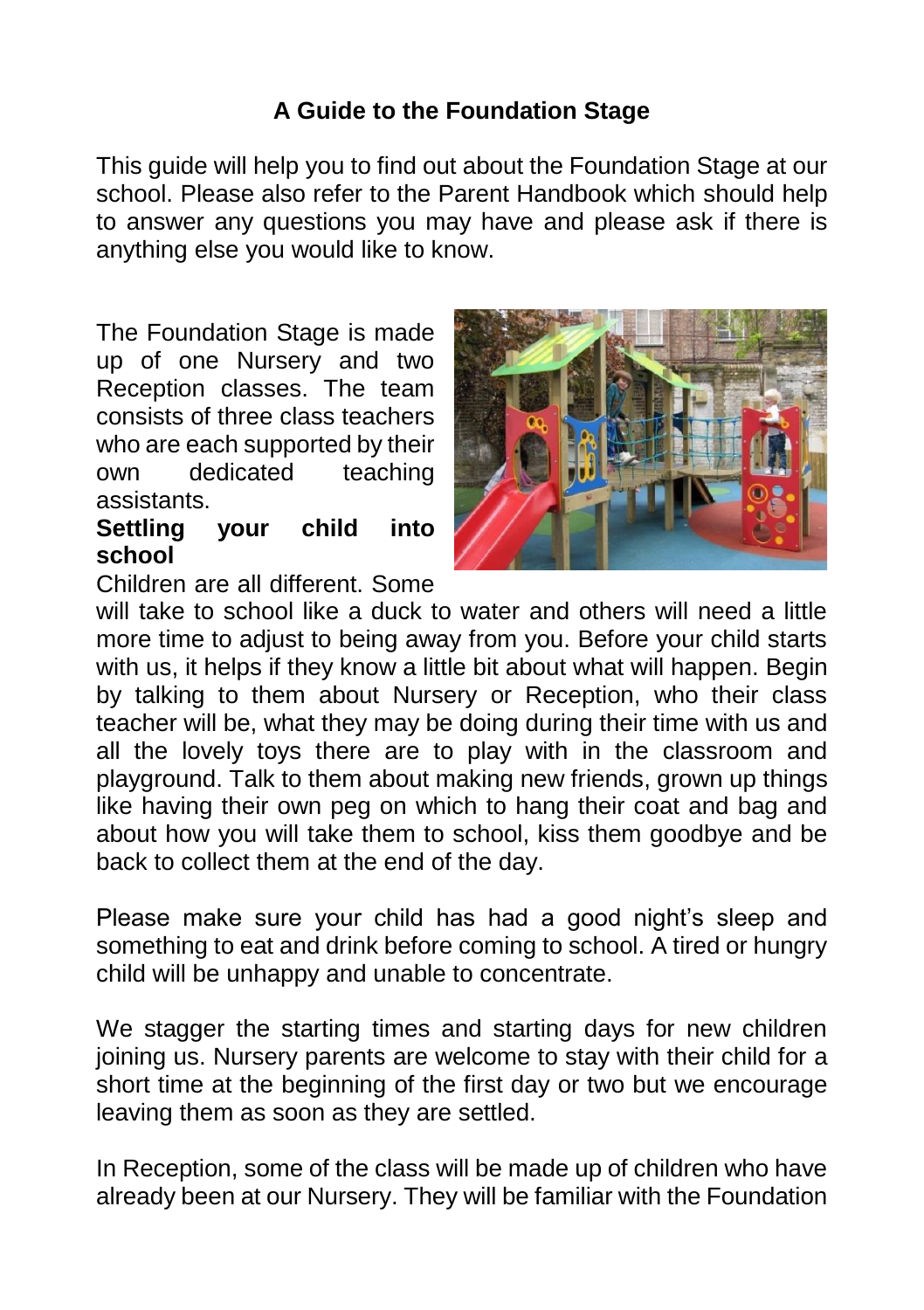Team, each other and the school. The teachers are very practised in settling in new children and the children soon get used to saying goodbye.

Don't worry if your child's behaviour is out of character; it is a special day for them. We understand this can also be a difficult time for parents and carers too and we'll offer you any support we can.



## **The Importance of play**

Play is the business of childhood and its importance cannot be over emphasised. We believe that play is a vital element of **all** Foundation Stage learning.

Our work in both Nursery and Reception emphasises the value of play as the medium through which a child achieves most in the early years. Play motivates children to learn and helps them make sense of the world we adults often take for granted.

Through play, children can encounter all areas of the curriculum and develop their growing and vital social skills.

The Foundation Stage day structure involves a mixture of whole class carpet sessions, teacher led focus activities and free play activities. Through the Reception year we move towards a more formalised approach in readiness for Year 1.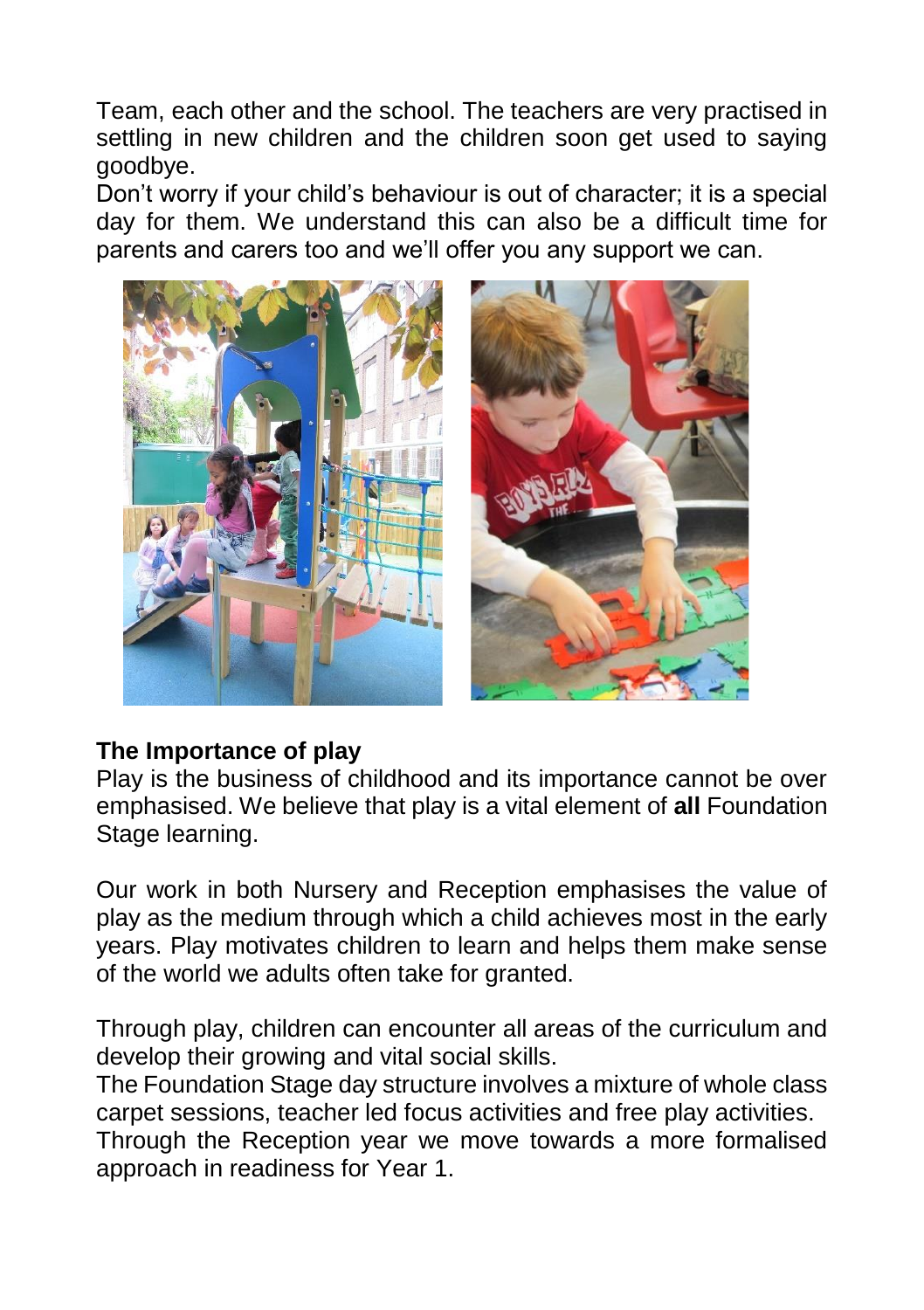Class teachers in the Foundation Stage share equal responsibility for the planning and delivery of the curriculum as a whole. Throughout, our approach to learning is thematic. Curriculum information for all vear groups can be found on our website. We believe in equal access to the curriculum for all children.

## **What will my child be learning?**

We have high expectations of what children can achieve in the Foundation Stage. The Foundation Stage curriculum is divided into six areas of learning:

### 1. Personal, social and emotional development

This develops an awareness of the self and others and a sense of caring. We also develop a positive attitude towards learning.

## 2. Communication and Language

This encourages the children to become confident users of spoken language, promoting listening and conversational skills. We provide varied opportunities for mark making and developing letter formation.

## 3. Physical Development

This area focuses on improving the children's gross motor skills in co-ordination and control through physical activities including PE. We also focus on fine motor skills through manipulative activities such as threading, using tweezers and scissors and malleable materials e.g. playdough.

## 4. Literacy

A structured activity programme to promote listening, discrimination and blending of oral sounds, including phonics, starts in the Nursery and continues into Reception. In Reception, children are introduced to guided reading and writing.

# 5. Mathematics

Children are provided with a range of opportunities to become competent in counting, sorting, matching, patterns, working with numbers, shape, space and measures and developing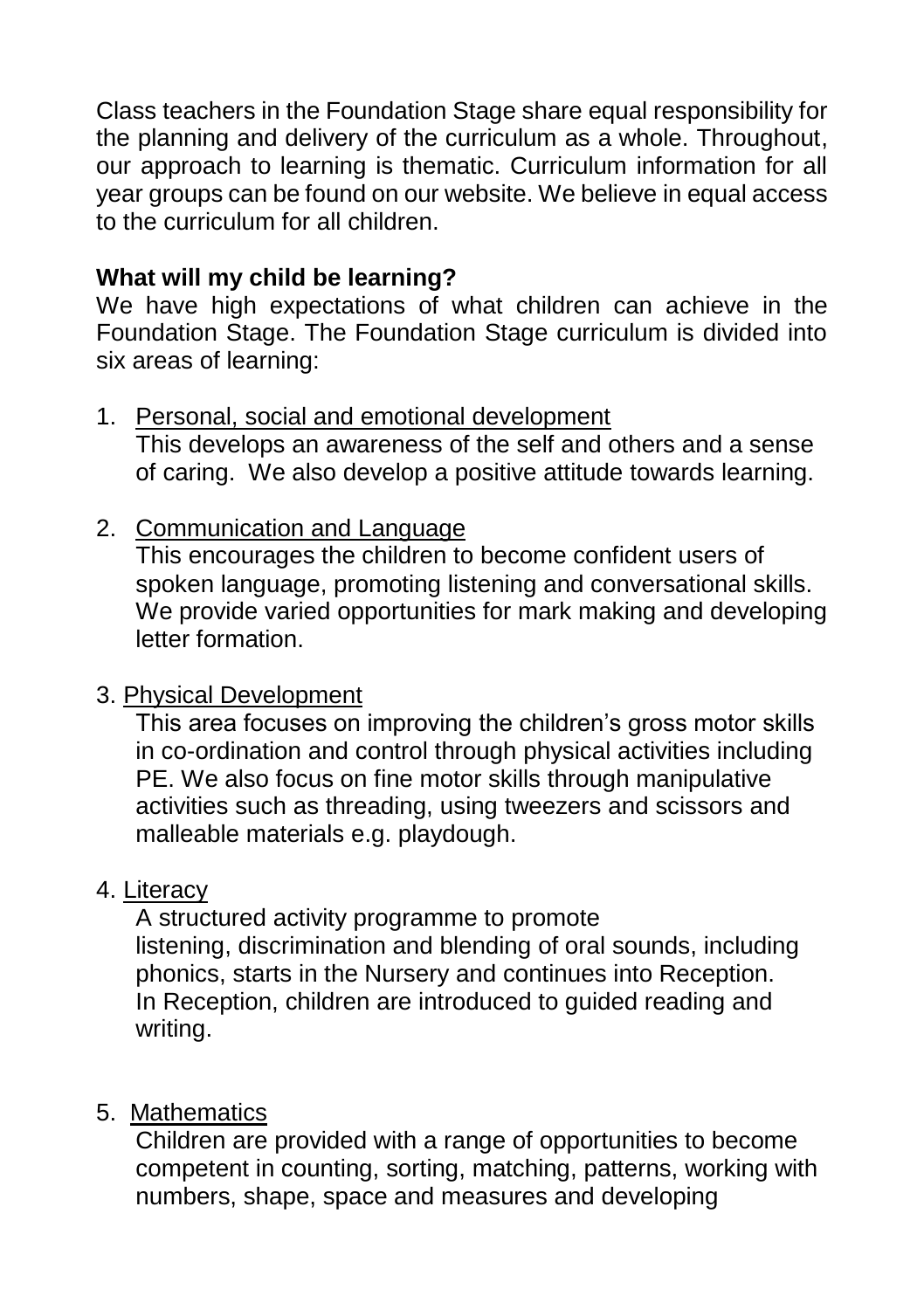mathematical thinking. Children learn to organise their ideas and explain what they have done.

## 6. Understanding of the World

This area includes Science, where we observe and explore living and non-living things, and investigate and solve problems. In Technology we plan, design models and build, using different materials and methods. Through our other topics we explore and discover in a variety of ways, including off site visits.

### 7. Expressive Arts and Design

This area includes art, music, dance, role play and imaginative play. Children are provided with a secure environment in which they can take risks, use their imagination, and be adventurous.

### **The development of language is the primary link for all these areas and its importance cannot be stressed enough.**

#### **When will my child start to read?**

Nursery children will be able to borrow books from the Nursery Book Box. These are changed by staff once a week. We teach children that books are fun and to be enjoyed and respected.

Once Reception children are settled in, we introduce our PACT reading scheme (Parent



and Child Together). A meeting all about how this is managed will take place during the first half term. We encourage parents to read stories with their children, as much as possible, to foster an enjoyment of books. Try to include a variety of books and discuss them with your child.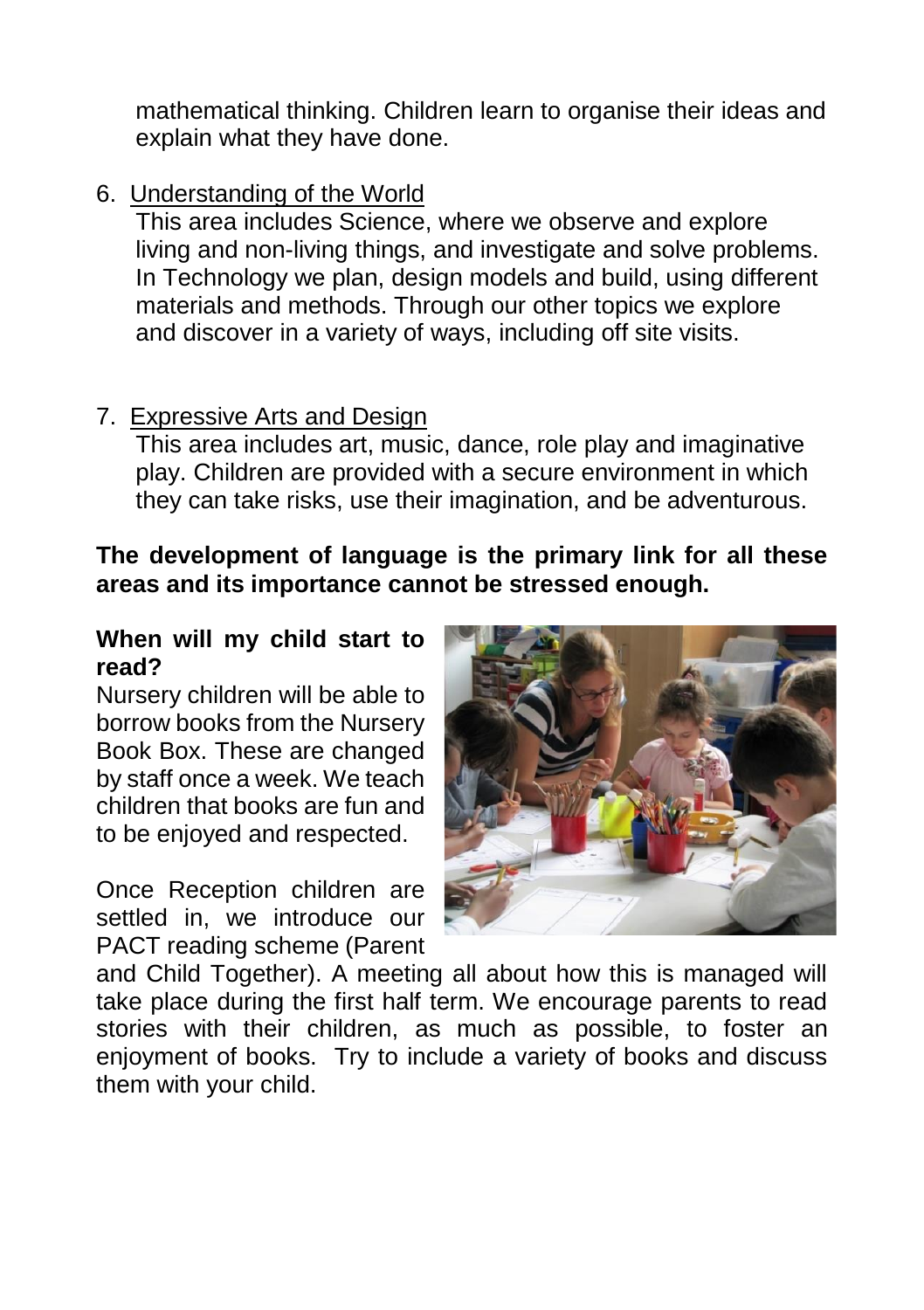# **Literacy**

Support your child in learning their letter sounds by discussing them and playing sound games such as 'I spy'. Your teacher will inform you which sounds are being learnt each week.

Additionally, we would welcome your support in learning the Reception Key Words, which will be sent home at the appropriate time. Encourage your child to recognise their name and once they have a strong pencil grip start supporting them in name writing (always starting their letters at the top!)

Play writing with note paper, envelopes, post office kits, tickets or till receipts is good practice.

#### **Numeracy**

Play sorting games and encourage your child to help with the cooking, weighing and measuring. By the end of Reception, we hope all children with be able to count groups of objects confidently and add them together. You can support them in this by singing songs,

which include counting or chanting numbers. Encourage them to spot numbers in the environment or get them involved in everyday tasks that involve counting.

## **Other areas of learning**

Take an interest in your child's day and make sure you attend parent conferences, class assemblies and concerts whenever possible.

Support them in being able to take their coats on and off independently.

Encourage turn taking and sharing.



Games which involve these skills can be useful e.g. board games.

Discuss with them their own culture and how people can have different cultures.

### **What information will I be given about my child's progress and time in school?**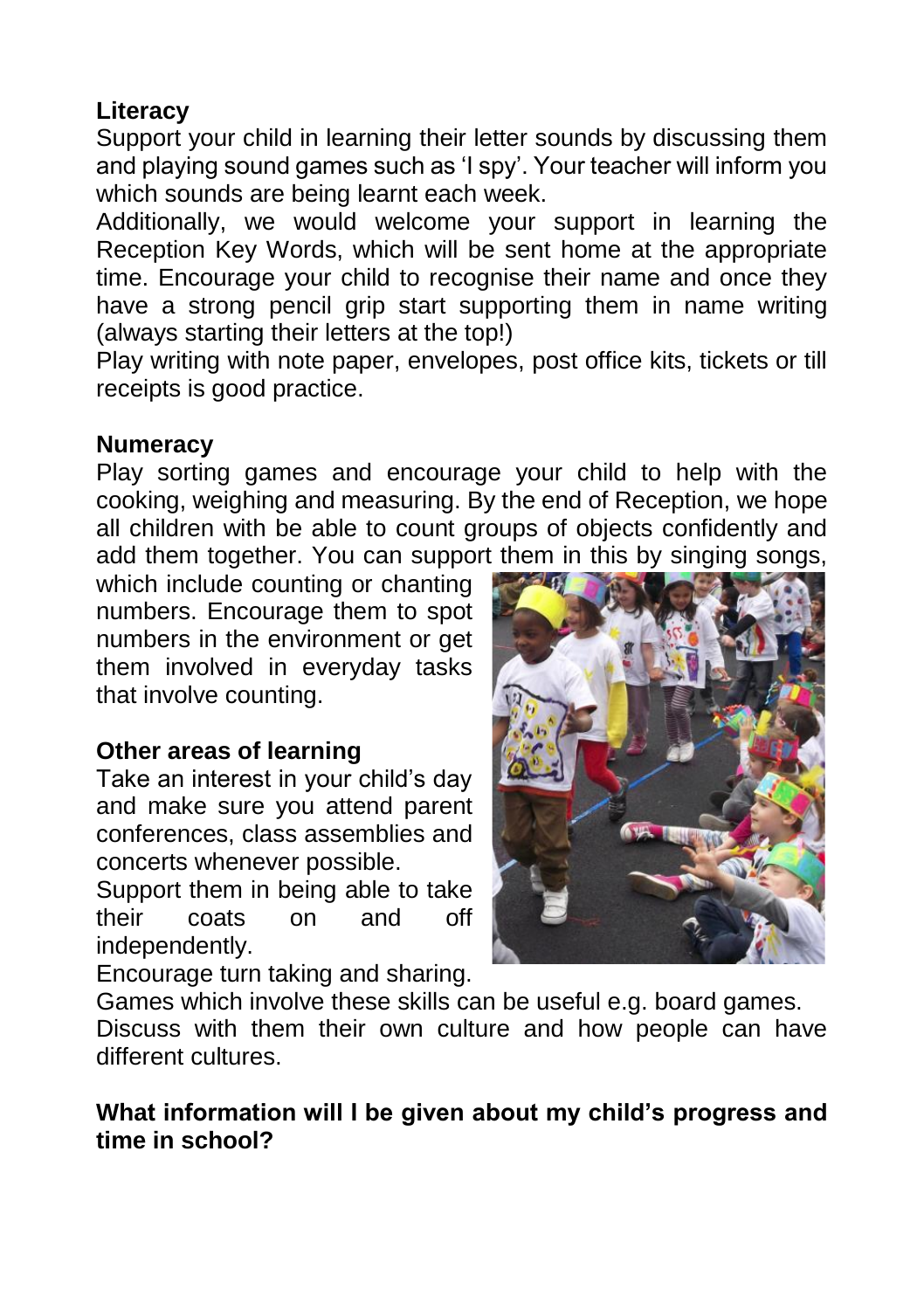In Reception formal parent conferences are held three times a year when you will hear about your child's progress. In Reception, you receive two reports, one in the spring term, and one in the summer term. In the Summer Term parent conference, we will also have a discussion with you around whether your child has reached the expected level across the Early Years curriculum and their readiness for Year One.

In Nursery you will also have formal conferences three times year and you will receive one report at the end of the summer term.

## **How will I know what is happening in school?**

Parent meetings will be organised in the first term so teachers can fill you in on Foundation Stage routines and how to support your child at home. Information about the class topics will be on the school website.

#### **Admission into Reception**

Children attending our Nursery do not automatically transfer to our Reception Class. Please see our website [www.williamtyndale](http://www.williamtyndale-islington.co.uk/)[islington.co.uk](http://www.williamtyndale-islington.co.uk/) which details the criteria for admission to the Reception Class.



## **Toilets**

There are three toilets in the Nursery, which the children can use whenever they need to. Staff regularly send the children throughout the day. The Reception class children will need to leave their classrooms to use the toilets. Each class has a set of toilets nearby. There are hand dryers in the Reception toilets. Please let us know if your child finds these at all stressful.

Children entering Nursery and Reception should be toilet trained and it really helps if children are confident to use the toilets independently. We do not have changing facilities but we do have spare clothes for